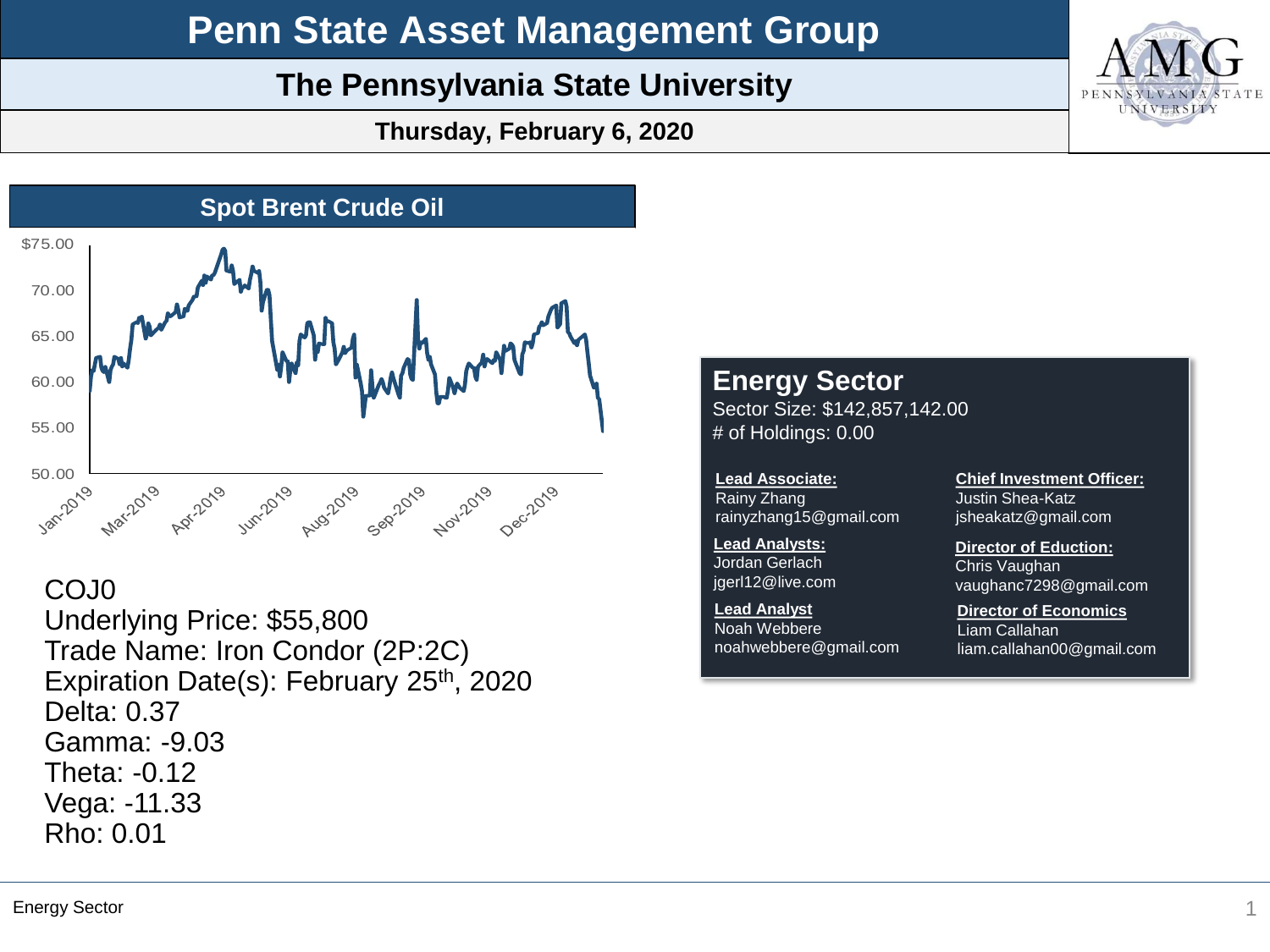- I. Macroeconomic Overview
- II. Trade / Hedge
- III. Product Analysis
- IV. Technical Analysis
- V. Risk Analysis
- VI. Capital Allocation

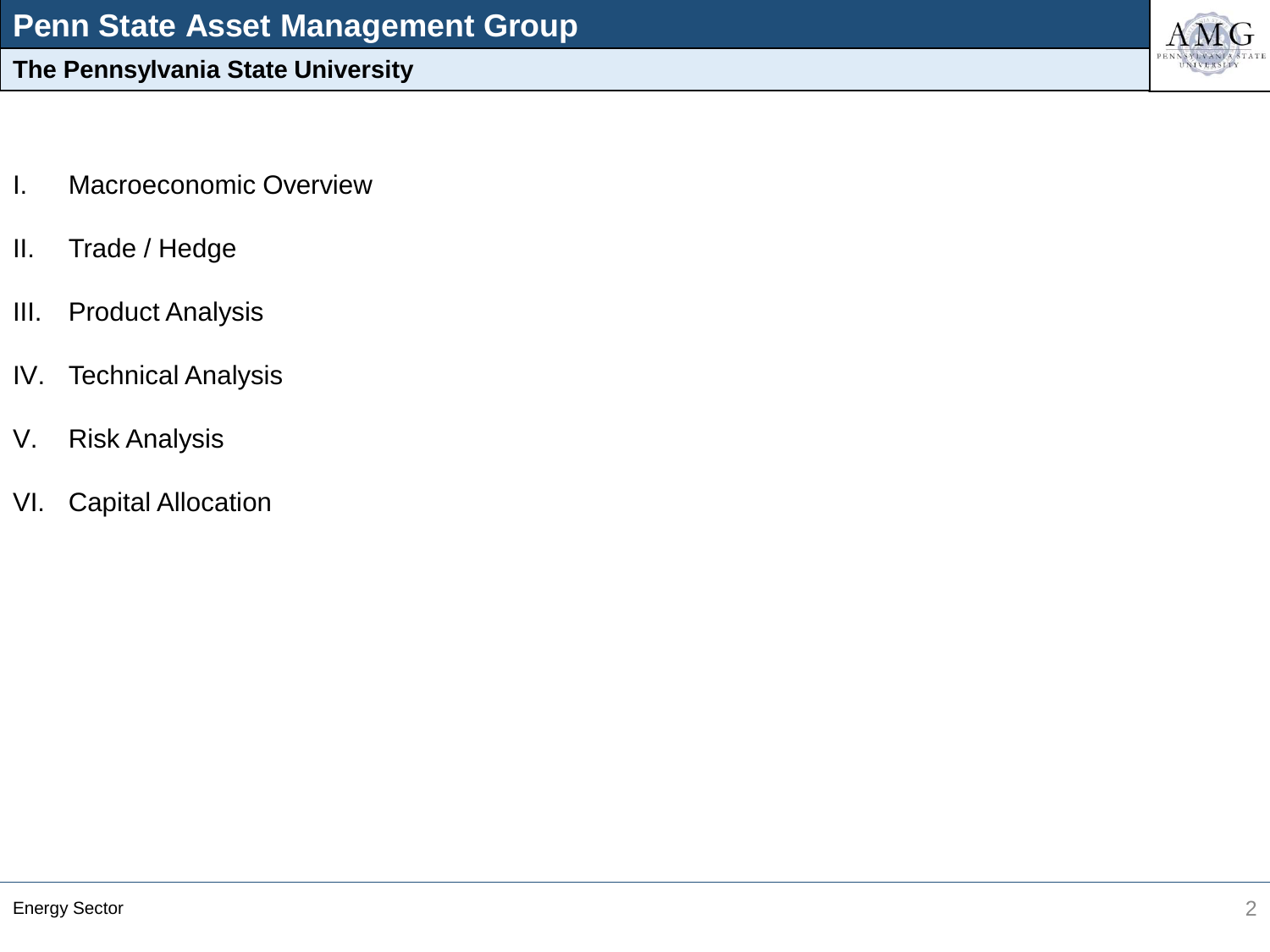

# I. Macroeconomic Overview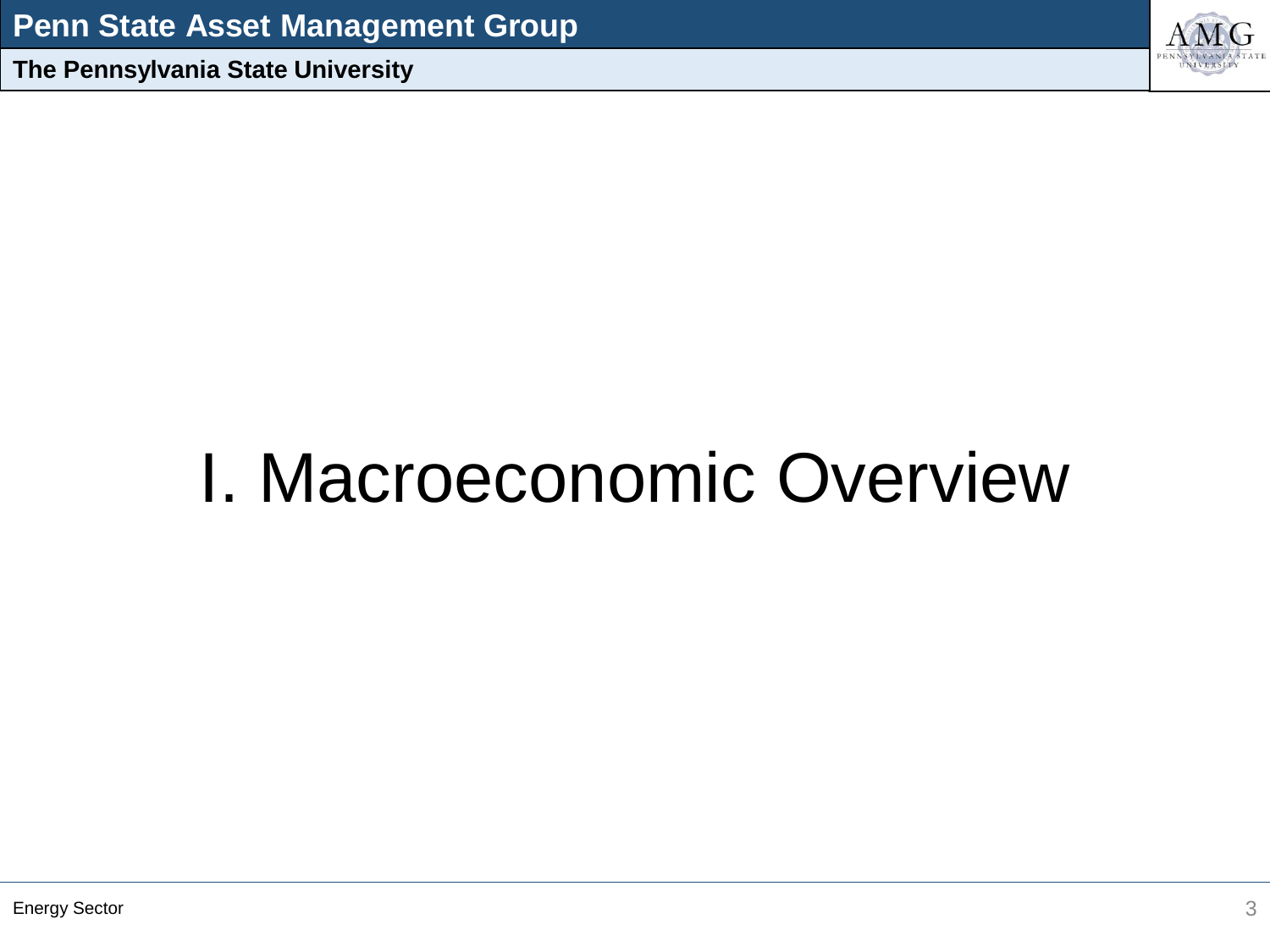# **Macroeconomic Overview**

# **Macroeconomic Drivers**

### Driver #1: Coronavirus

- Since news of the coronavirus was released, China has quarantined at least 16.00 cities
	- ~50.00 mm citizens on lockdown
	- No transportation in and out of Wuhan which is China's fifth largest city.
- Other countries are limiting transportation in and out of China
- Chinese government extends Lunar New Year in an attempt to contain the virus
- The decrease in travel has caused a sharp drop in Brent crude oil demand leaving a negative effect on the prices

Driver #2: China & India's Economy

- China and India accounted for ~60.00% of oil demand growth from CY2008 CY 2018
	- Due to the quarantines and extended holiday, China's demand for oil has fallen by 20.00%
	- China's GDP grew 6.10% in CY2019, which is the least it has grown since CY1990
	- India experienced a sharp slowdown in CY2019 due to demonetization and tax reform
		- GDP expanded 4.50% in CY2019 which is the slowest growth it has seen since CY2013
		- Expected to grow 5.00% in CY2020

## Driver #3: Supply and Demand of Brent Crude

- OPEC+ has pushed up a meeting to discuss possible supply cuts in order to counteract these affects
- Tankers are leaving Libya's ports without cargo
	- At least 4.00 tankers capable of carrying 3.00 MM barrels of crude have left and more are preparing to leave
- U.S manufacturing showed an expansion in their latest PMI score (50.90)
	- U.S. manufacturing growth translates into a greater demand for oil.





Conflicting global events causing potential for both a price increase and decrease



Global oil demand is already priced in causing a lower volatility short term



OPEC+ elects not to cut production



Coronavirus seizes to be a threat to the global demand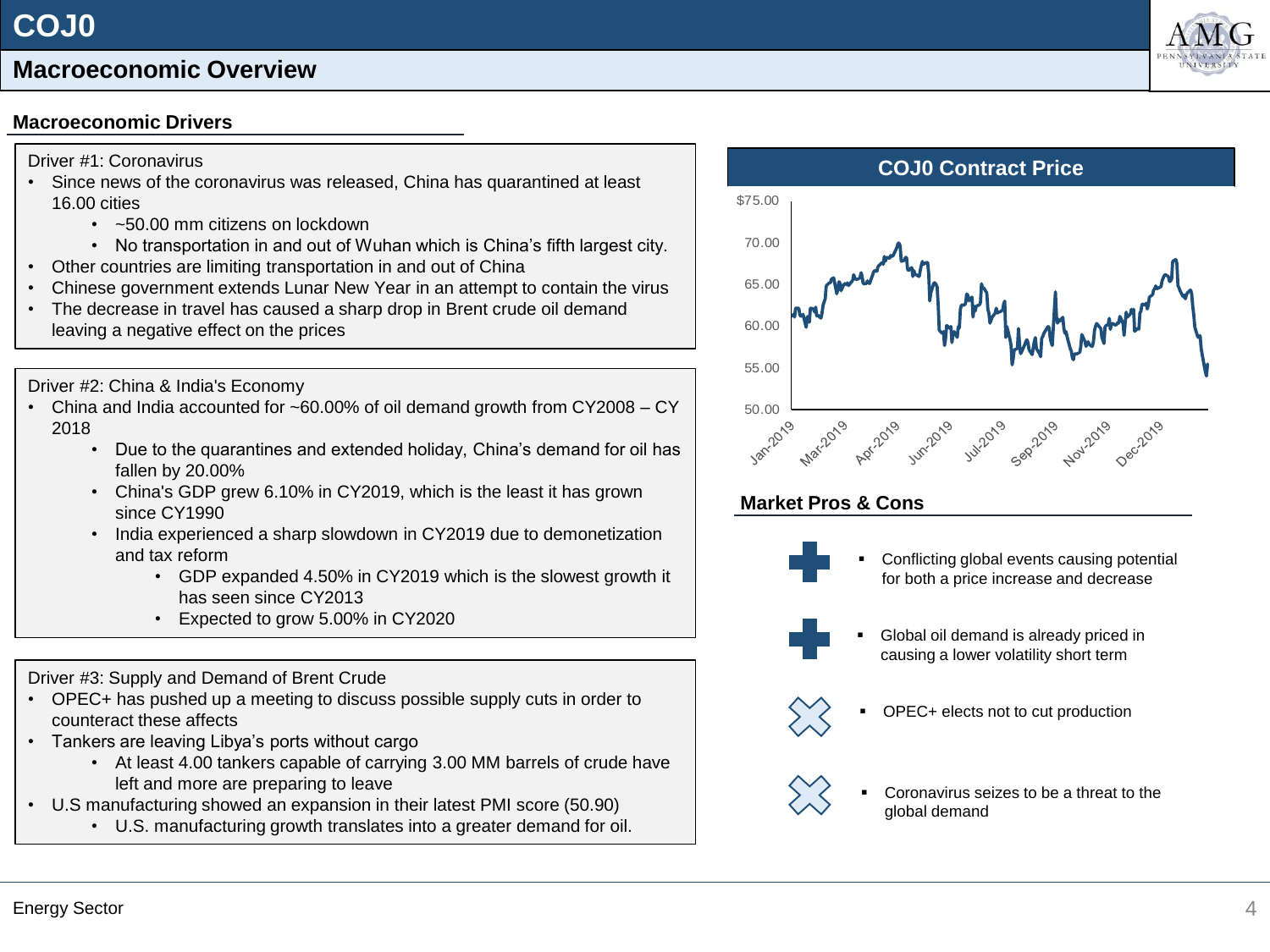

# II. Trade / Hedge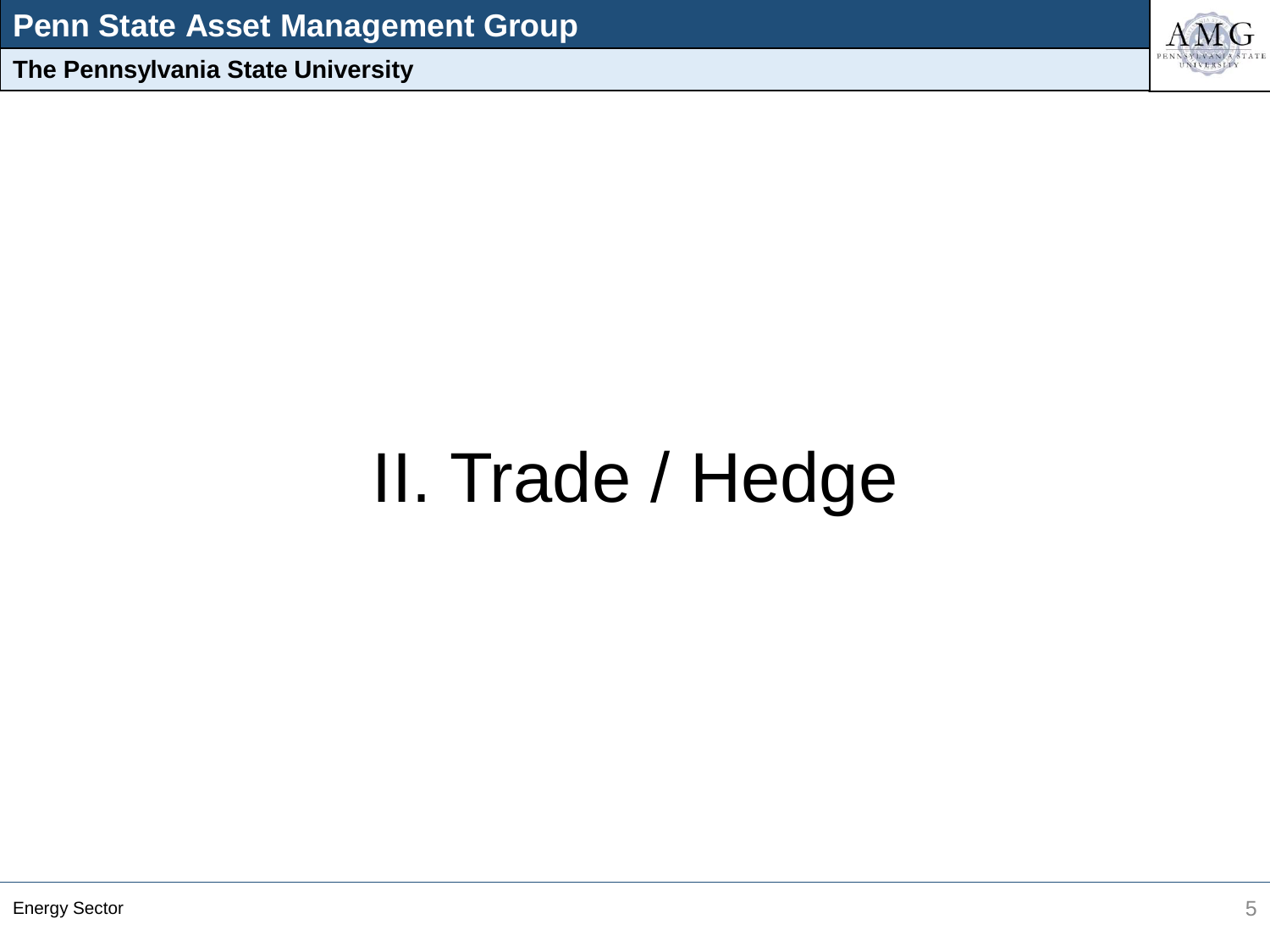# **Trade Breakdown**

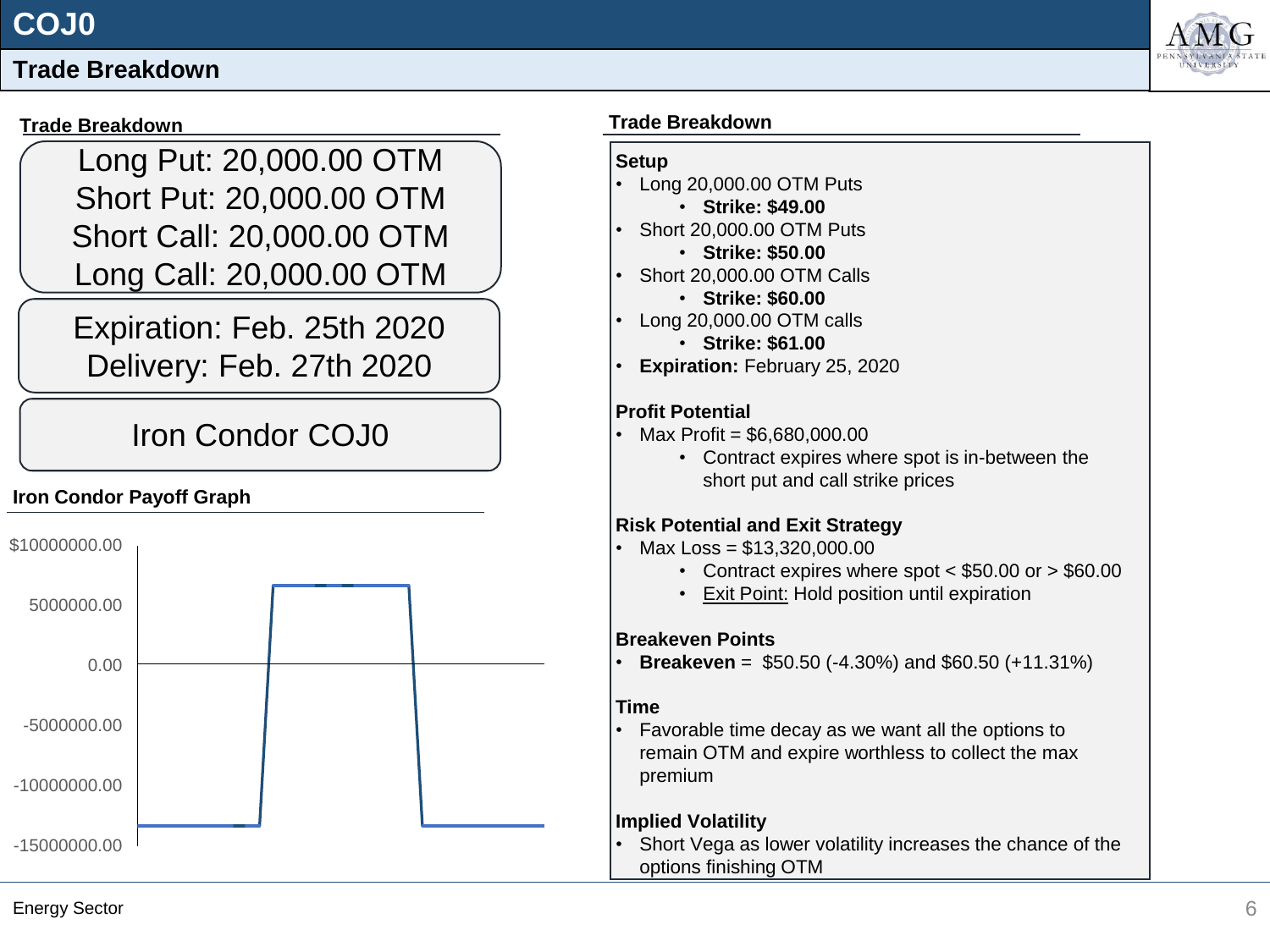

# III. Product Analysis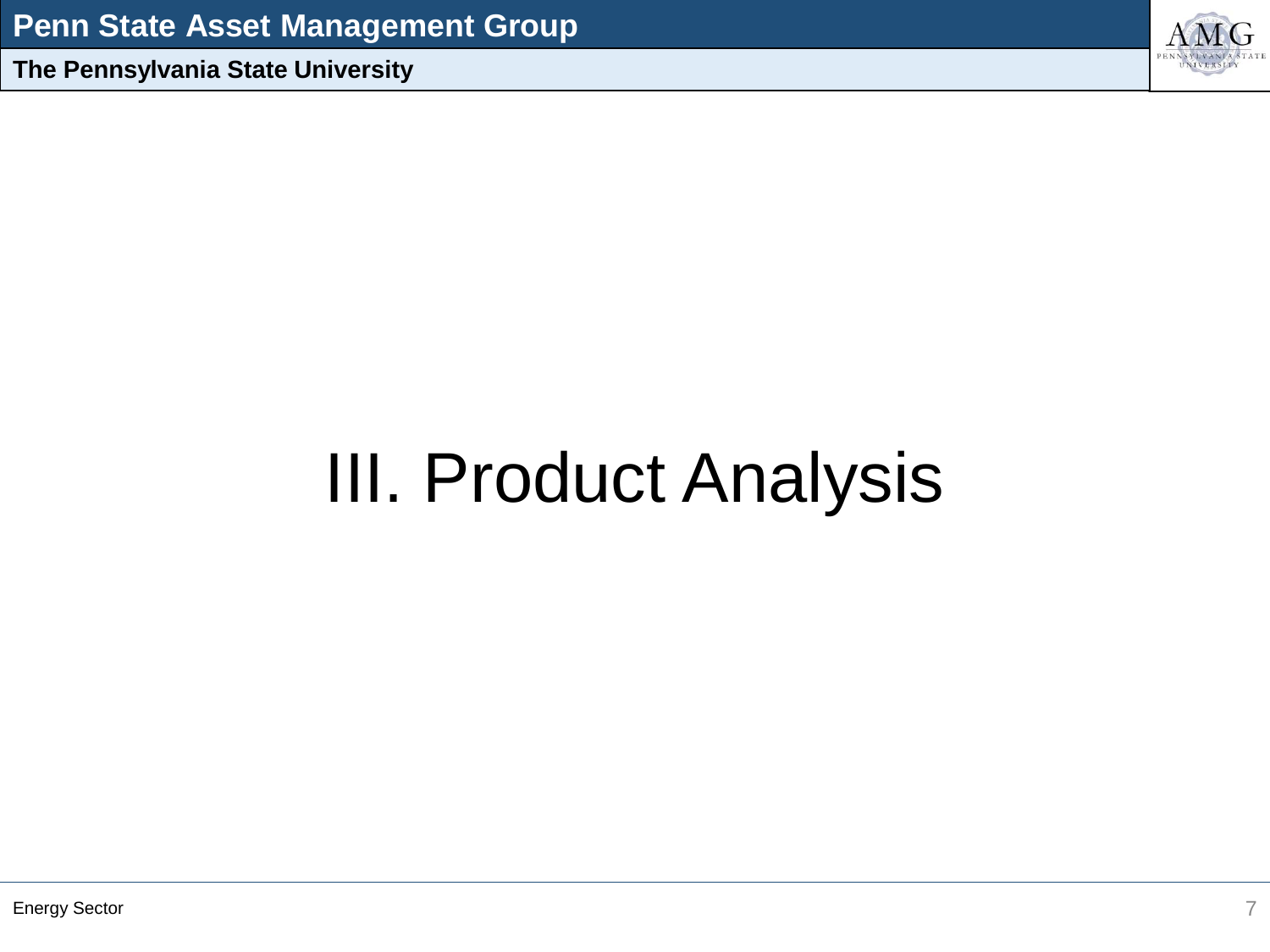

# **Greeks and Theoretical Edge**

### **Greeks**

|                    | <b>Price</b> | <b>Delta</b> | Gamma  | <b>Theta</b> | <b>Vega</b> | Rho      |
|--------------------|--------------|--------------|--------|--------------|-------------|----------|
| <b>Put option</b>  | \$0.1903     | (0.0858)     | 0.0336 | (0.0164)     | 0.0211      | (0.0029) |
| <b>Put option</b>  | \$0.6104     | (0.1808)     | 0.0445 | (0.0349)     | 0.0354      | (0.0063) |
| <b>Call option</b> | \$2.0422     | 0.5079       | 0.0752 | (0.0491)     | 0.0537      | 0.0155   |
| <b>Call option</b> | \$0.3025     | 0.1278       | 0.0424 | (0.0237)     | 0.0281      | 0.0040   |

### **Breakdown of Greeks**

**Delta** (Varying): With a Delta value of 0.37 this indicates the value of the asset is trending towards the price of the underlying asset.

**Gamma** (Negative): The position is short gamma which is a bet against a substantial movement of the underlying

**Theta** (Negative): The probability of earning max payoff increases as time decays. The less time the greater potential for the options ending OTM.

**Vega** (negative): Decreases in implied volatility present a greater statistical chance of the long options ending OTM.

**Rho** (Varying): Changes in the interest rates will have a relatively small effect on the trade as the rate is unlikely changed much during the onemonth term of the contract.

## **Breakdown Theoretical Edge**

### *Iron Condor:*

### **Vega:**

- Lower implied volatility will benefit the trade as it decreases the chance of the underlying moving outside of the breakeven points.
- Vega decreases as time closes in on expiration and is low at contract conception because all strikes are OTM.

### **Theta:**

• The premiums of the short puts and calls increase as time passes due to a increase in the likelihood that the trade will expire OTM. Theta is the most when ATM for our position.

### **Rho:**

• Because of the length of the contract (one month), changes in interest rates will have a relatively small effect on all of the options premiums. Large changes in rates during the contracts length are unexpected.

### **Gamma:**

• Gamma is the highest ATM because that is when the change in delta is greatest. The trade benefits from gamma, but time decay quickly erodes the effects of gamma on the position.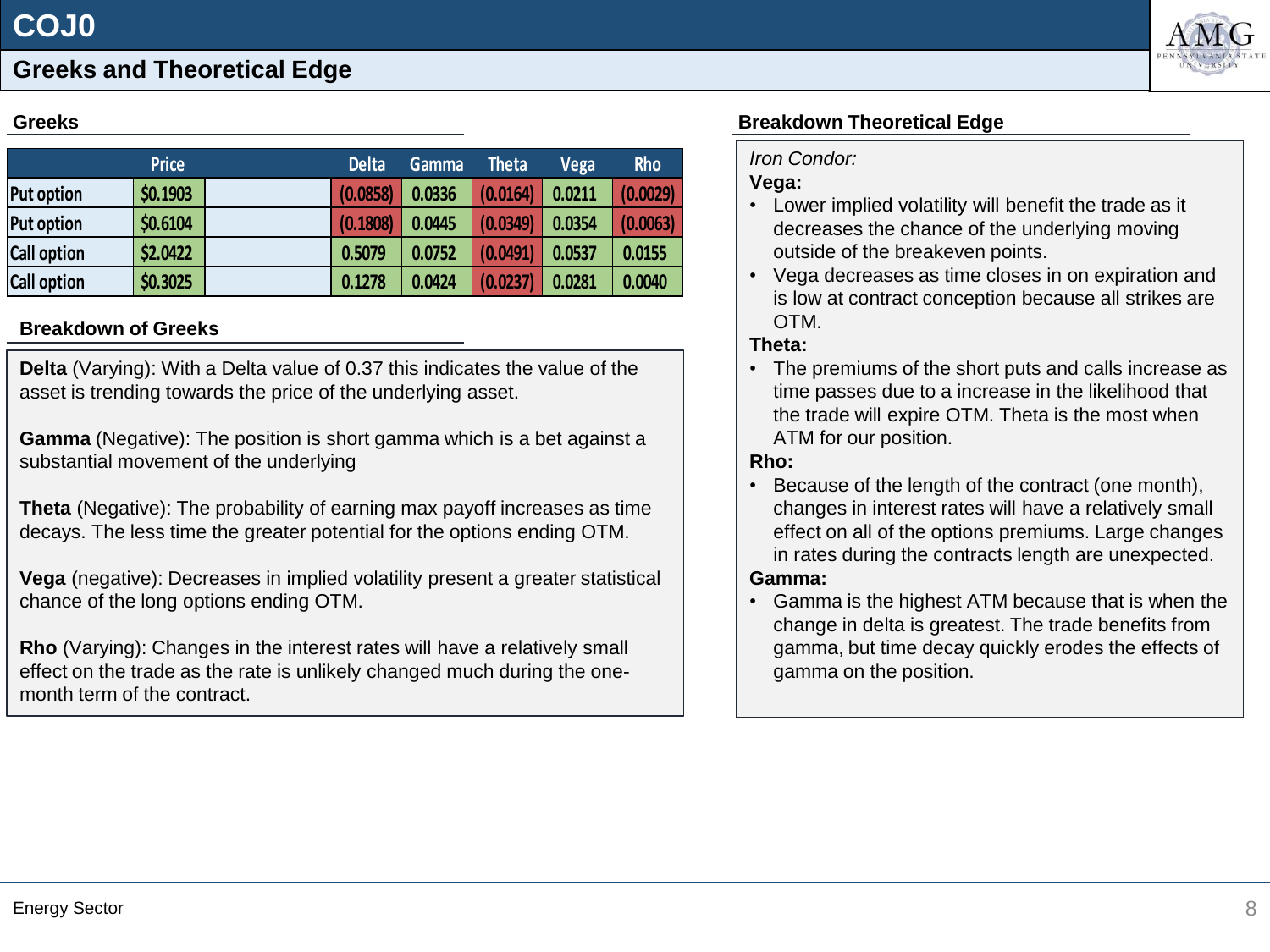



# **Probability Distributions**

## **Price Movement Probability**



### **Price Movement Probability**

The Monte Carlo Simulator normalized our distribution and calculated that the price will fall between \$50.00 and \$60.00 76.80% of the time. The asset price has to fall between the strike prices of \$50.00 and \$60.00 in order for the iron condor to finish profitable.

The simulation with our breakeven points as end points indicates that there is a 23.20% chance the trade will not be profitable. This assumes constant volatility.

|      |            |  |                   |  | PV Payoff MV Valuation MV Min MV Max MV STD Iterations |
|------|------------|--|-------------------|--|--------------------------------------------------------|
| Call | $$5.69$ \$ |  | $5.94$ \$ -       |  | $$23.27$ $$3.86$ 10,000                                |
| Put  |            |  | $0.11 \quad$ \$ - |  | $$8.52 \$0.52 \$0.52$ 10,000                           |

|      |              | PV Payoff MV Valuation MV Min MV Max MV STD Iterations |                   |  |                                   |
|------|--------------|--------------------------------------------------------|-------------------|--|-----------------------------------|
| Call | $$4.68$ \$   |                                                        | $9.84 \quad$ \$ - |  | $$27.96 \quad $4.17 \quad 10,000$ |
| Put  | $\sqrt{S}$ - |                                                        | $0.01 \quad$ \$ - |  | $$4.54$ $$0.10$ 10,000            |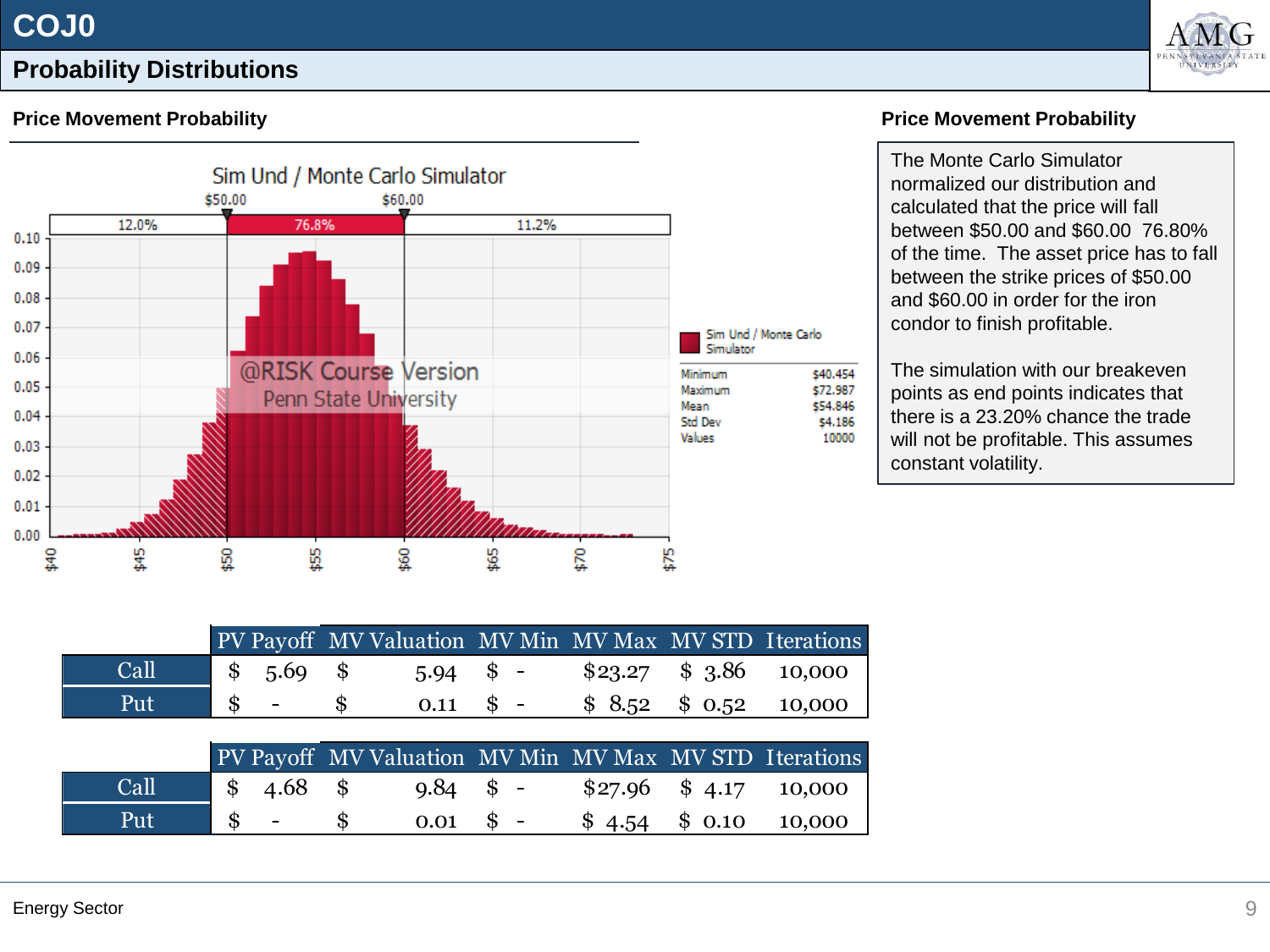# **COJ0**



# **Probability Distributions**

|      |  |  | PV Payoff MV Valuation MV Min MV Max MV STD Iterations |  |
|------|--|--|--------------------------------------------------------|--|
| Call |  |  |                                                        |  |
| Put  |  |  | $\frac{1}{5}$ , 5.31 \$ 0.01 \$ - \$4.54 \$0.10 10,000 |  |

|      |                         |  |                  |                         | PV Payoff MV Valuation MV Min MV Max MV STD Iterations |
|------|-------------------------|--|------------------|-------------------------|--------------------------------------------------------|
| Call | $\sim$ s $-$            |  | $5.94$ \$ -      | $$23.27$ $$3.86$ 10,000 |                                                        |
| Put  | $\frac{\$}{\$}$ 6.30 \$ |  | $0.11 \quad $$ - | $$8.52 \$0.52 \$0.000$  |                                                        |



Call PV Payoff Diagram **Put PV Payoff Diagram**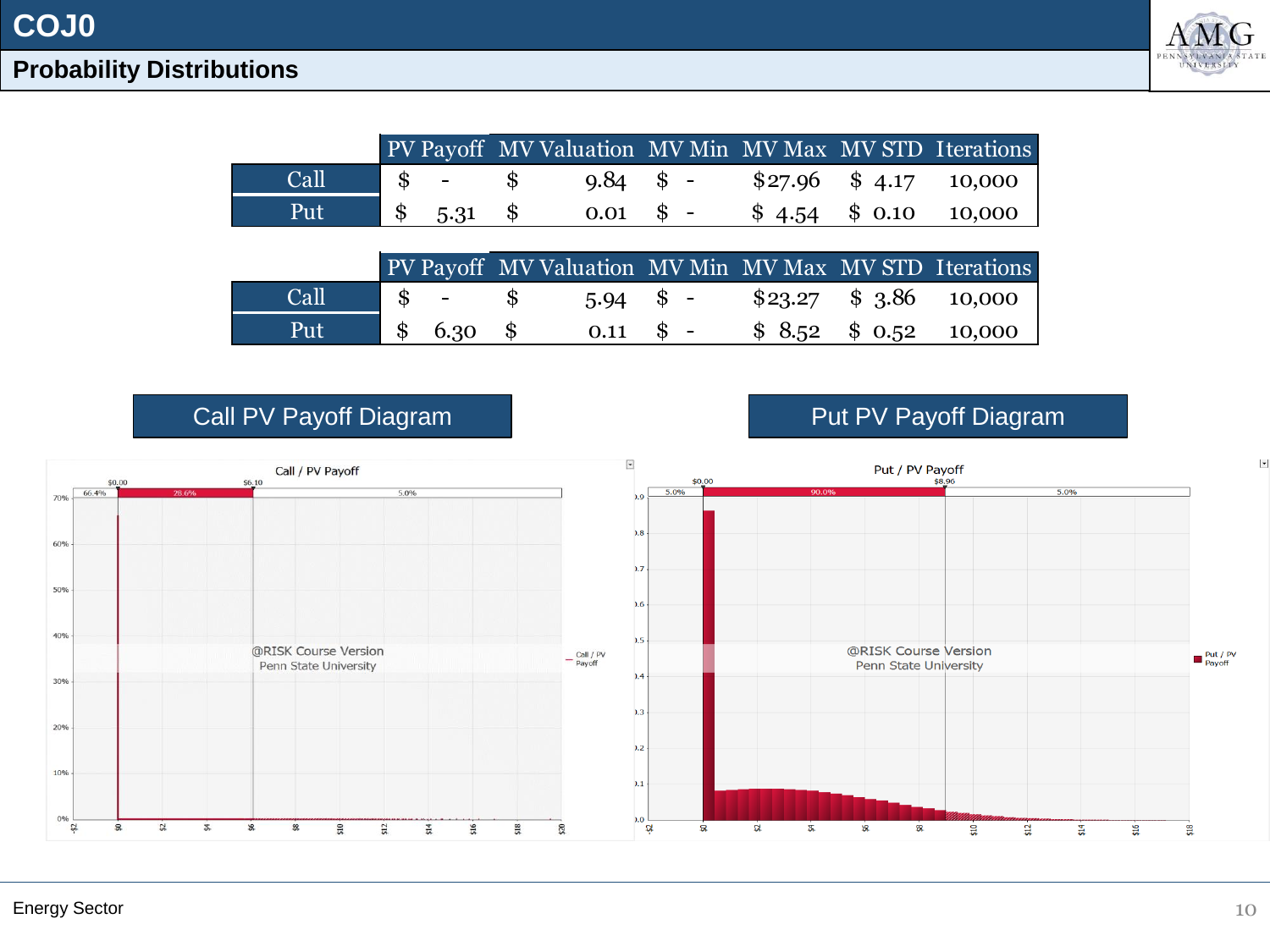# **COJ0**

# **Product Drivers**

### **Product Drivers**

- Driver #1: Speed of the Market
- Brent crude's 30.00 day volatility is 31.67%
- The Raw BETA of Brent is 1.05 in comparison to WTI's value of 1.14
	- Indicating a relatively slower moving market
	- For an equal impact on supply and demand Brent prices will change by a lesser amount
	- A BETA above 1.00 indicates an assets tendency to deviate back towards the mean after a swing



- EIA predicts non-OPEC oil supply to grow at 2.60 MM Bbl/d
	- Last week Baker Hughes reported a decline in 251.00 oil rigs operating in North America YoY
- The Relative Strength Index of Brent crude is ~18.70
	- A reading below 30.00 considers a product to be oversold
- The Stochastics Oscillator indicates Brent crude at a score of ~5.85
	- A reading below 30.00 on this scale also considers a product to be oversold
- Current prices are approaching support levels
- Theoretically this means that Brent crude is currently trading at a price lower than its intrinsic value
	- This shows potential signs of a price correction

Driver #3: Decrease in Demand

- China's independent refiners cut processing an additional 20.00% from 30.00% to 50.00% in a little over a week
	- China's manufacturing sector is substantially slowing down as the Chinese New Year holiday has been extended and laborers are working less
- Low freight demand due to the coronavirus and the uncertainty it fosters on the global economy lead to less cargo ships at sea

**North American Rig Count MoM** 550.00 620.00 690.00 760.00 830.00 900.00

# **Product Pros & Cons**

- - Airlines and gasoline companies buy their fuel months in advance, effectively pricing in their demand
	- Majority of OPEC+ countries rely on Brent exports for a large portion of their GDP
	- Unpredictability in middle eastern tensions



 $\left\langle \right\rangle$ 

Large global presence creates a greater opportunity for substantial price fluctuations

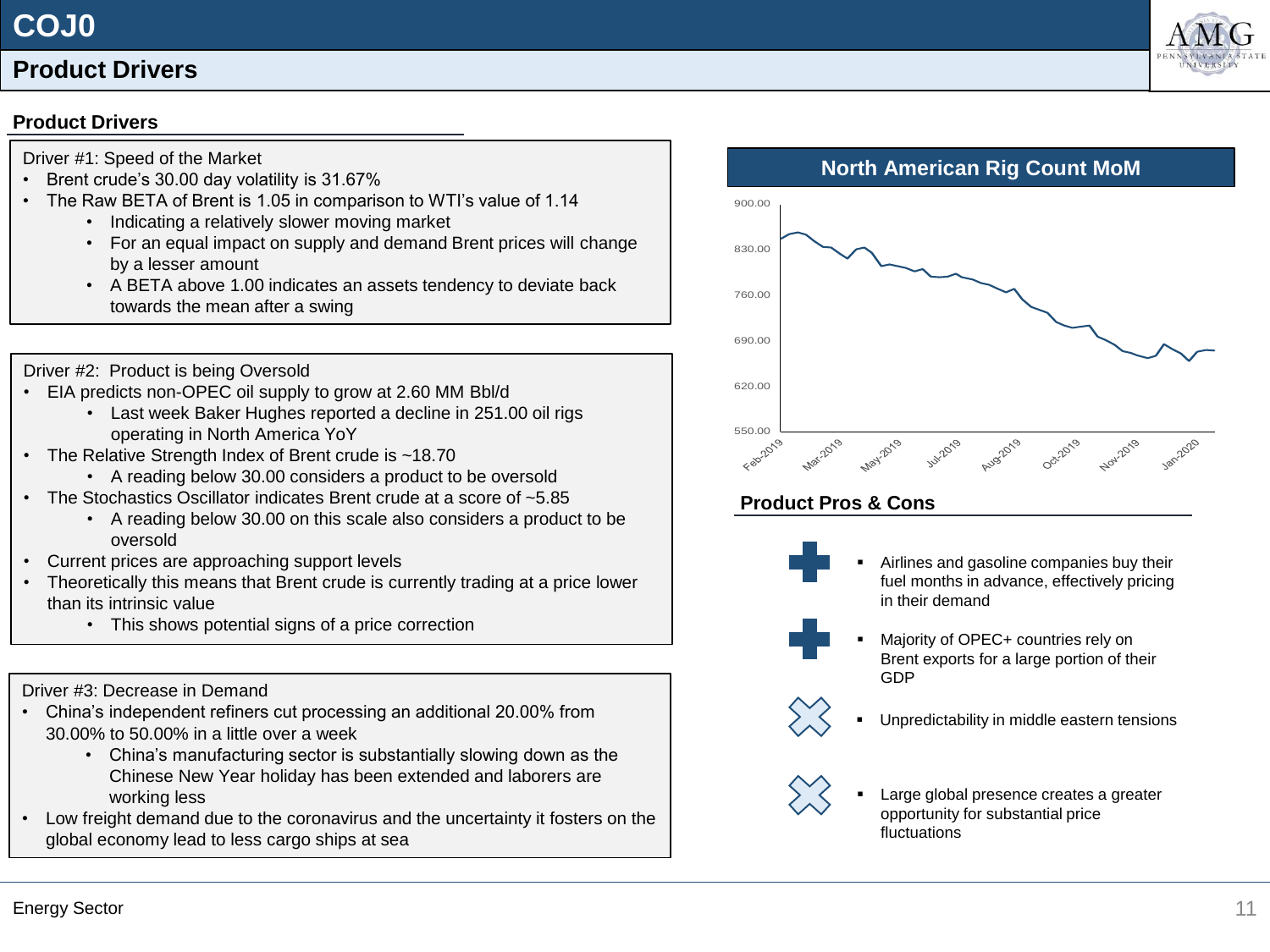

# IV. Technical Analysis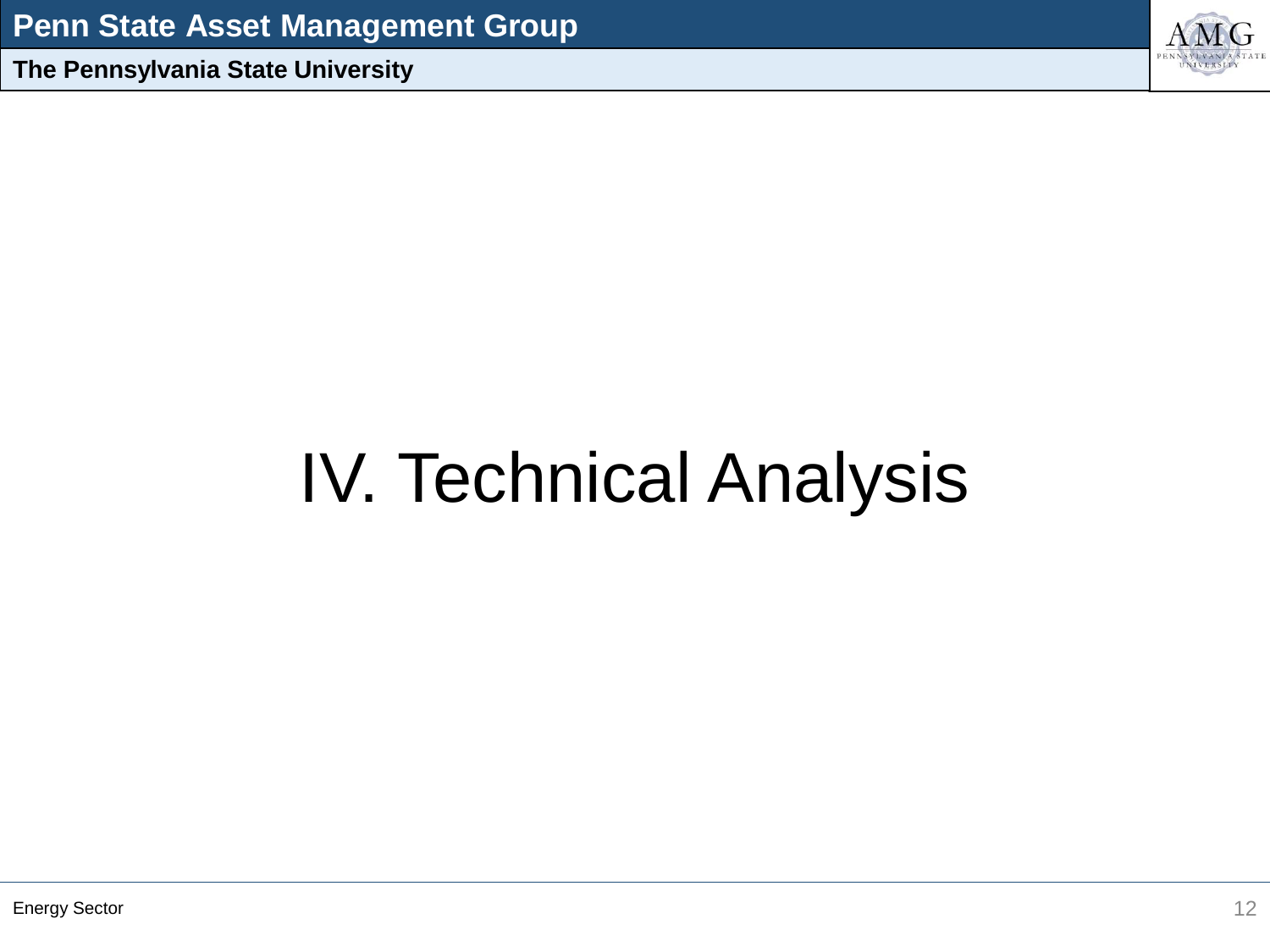# **COJ0 Price Chart**

# **Technical Analysis**



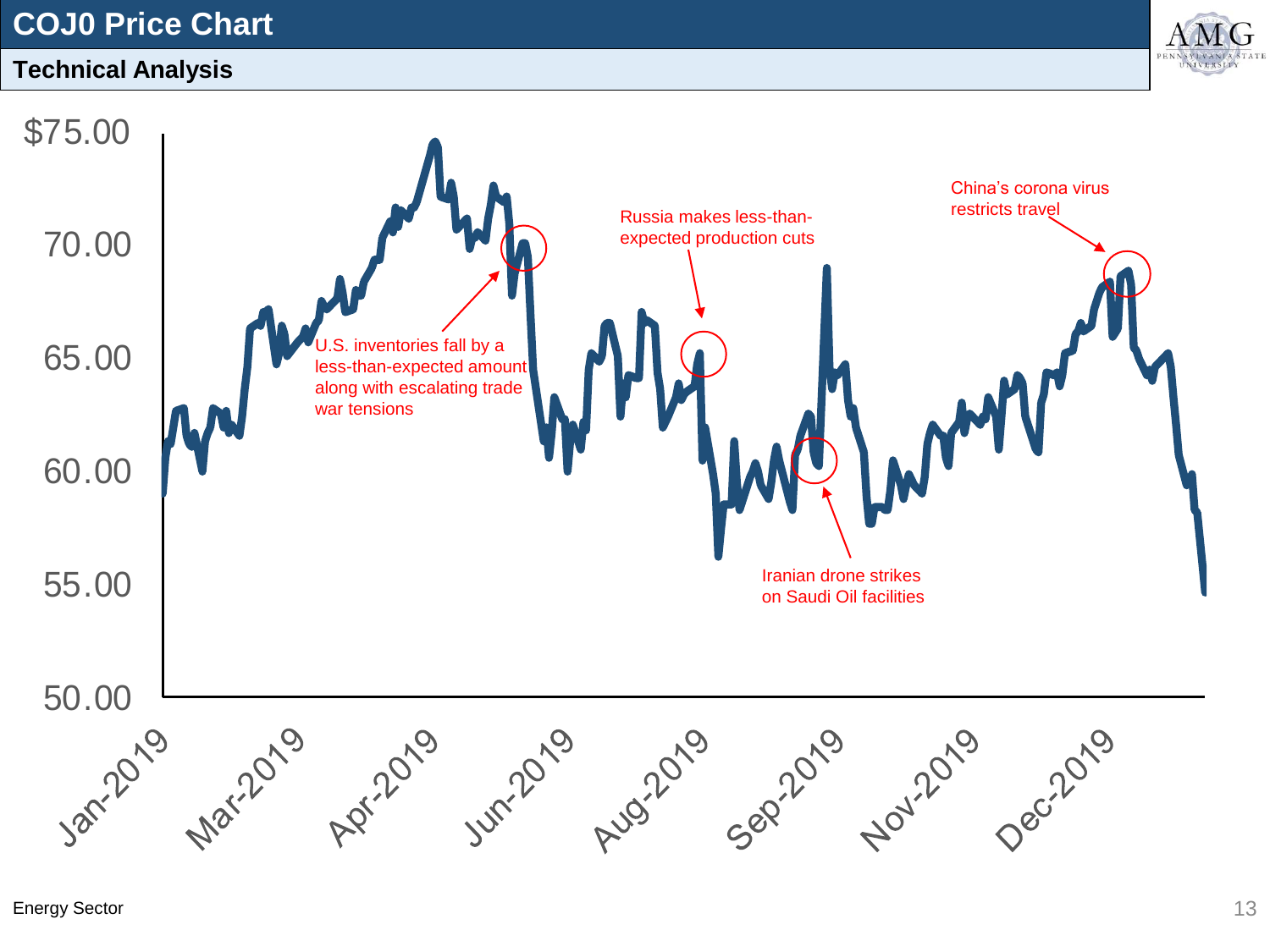# **COJ0 60.00 Day Volatility**

# **Relative Value Analysis**



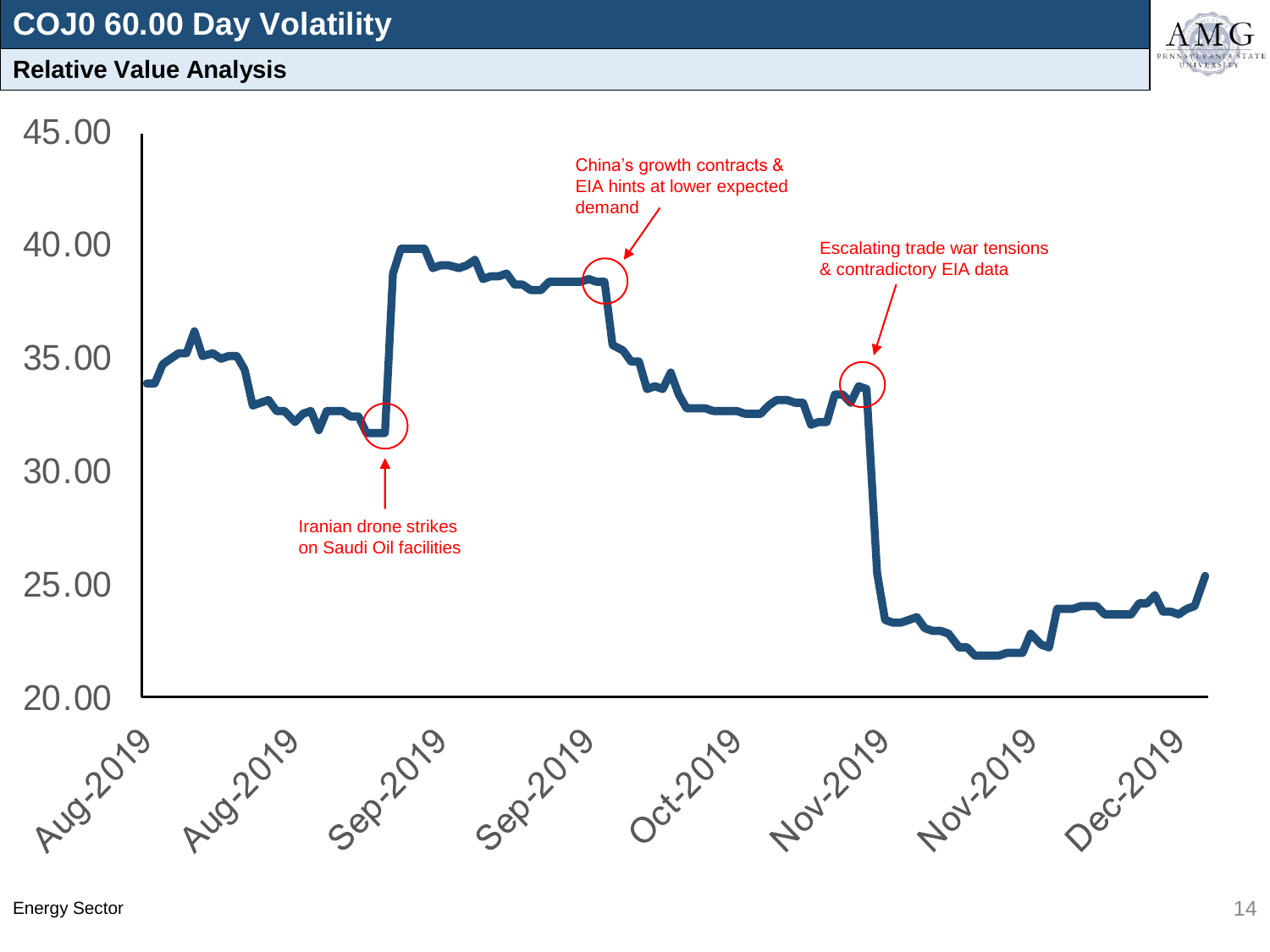# **COJ0 Relative Strength Index**

# **Technical Analysis**



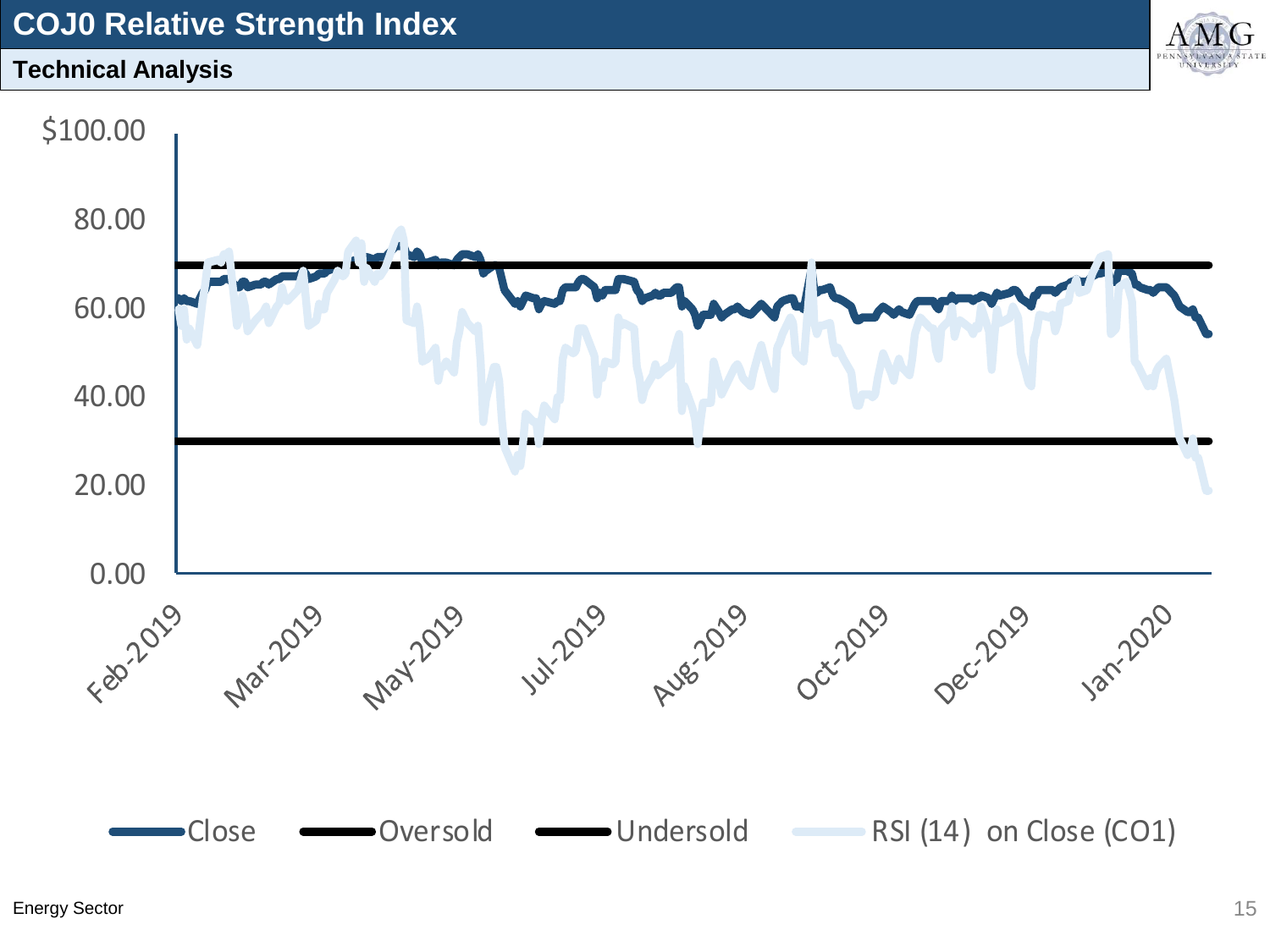

# V. Risk Analysis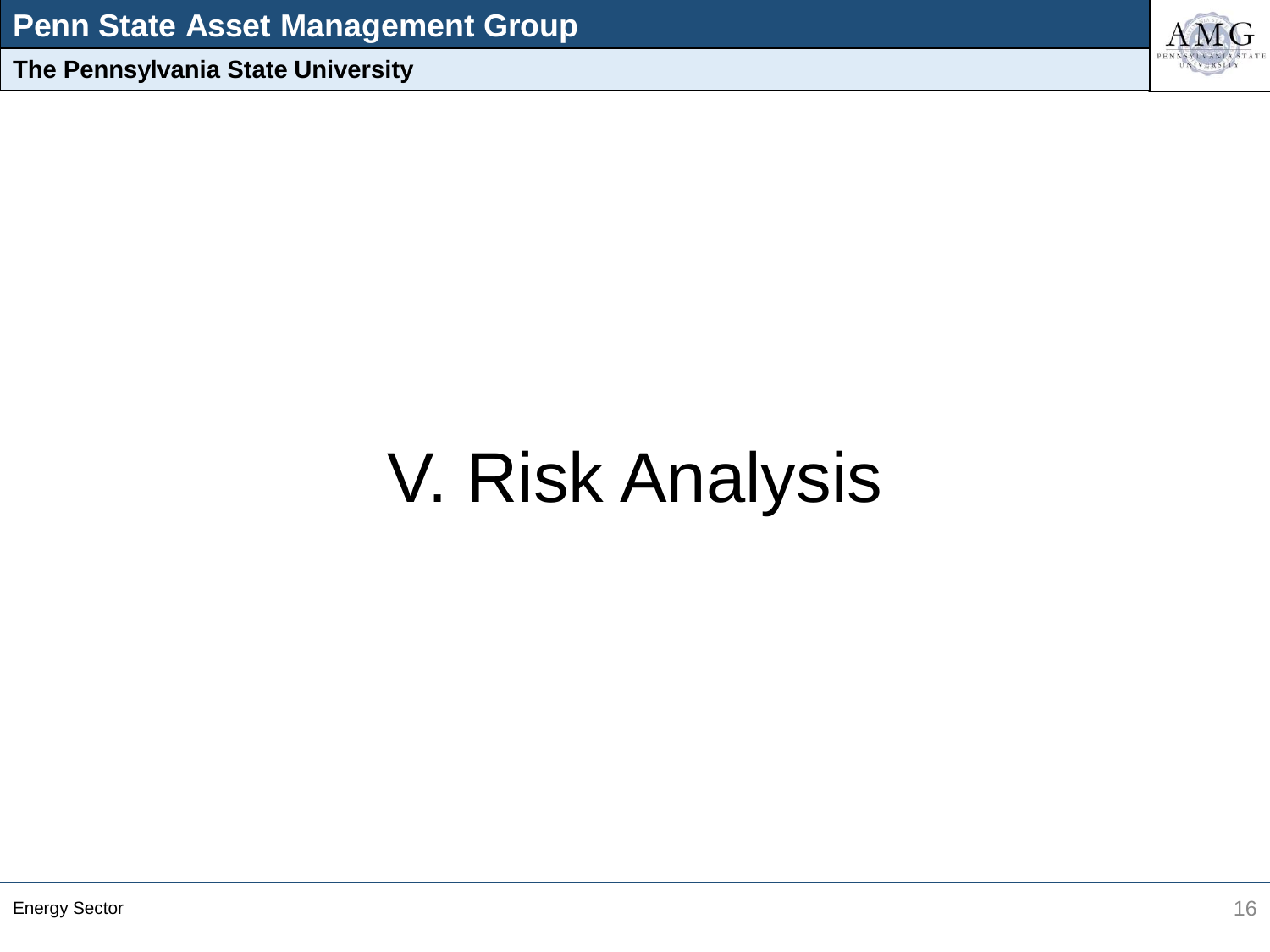# **COJ0**



# **Risk Analysis**

## **Major Risks**

- Risk #1: Coronavirus severely spreads into other countries
	- If the virus gets worse and more countries begin to take travel precautions, the demand will continue to decrease
	- A demand decrease will cause a larger price drop
	- Cases are ~25,000.00 and deaths are nearing 500.00
- Risk #2: Brent is more susceptible to international events
	- ~70.00% of all global crude contracts reference Brent
	- Over half of China's crude petroleum imports are Brent crude
- Risk #3: OPEC+ cuts cause prices to increase
	- If OPEC+ makes a serious cut it could cause prices to rise at a rapid rate
	- In the beginning of the great recession OPEC cut production by 2.20 MM Bbl/d boosting the price \$16.22 (18.85%)



## **COJ0 60.00 Day Volatility**



### **Brent One-Month Spot**



## Energy Sector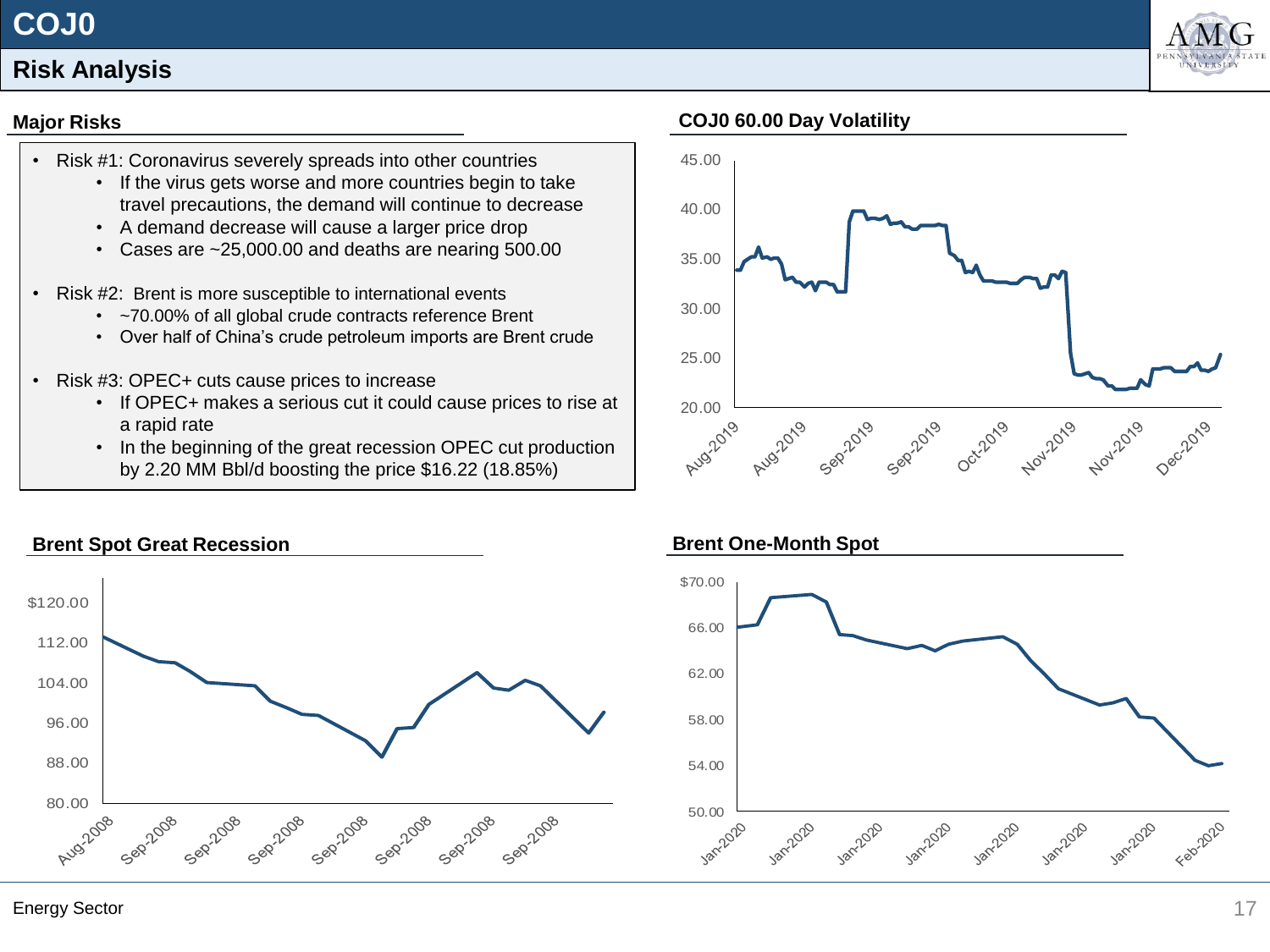

# VI. Capital Allocation